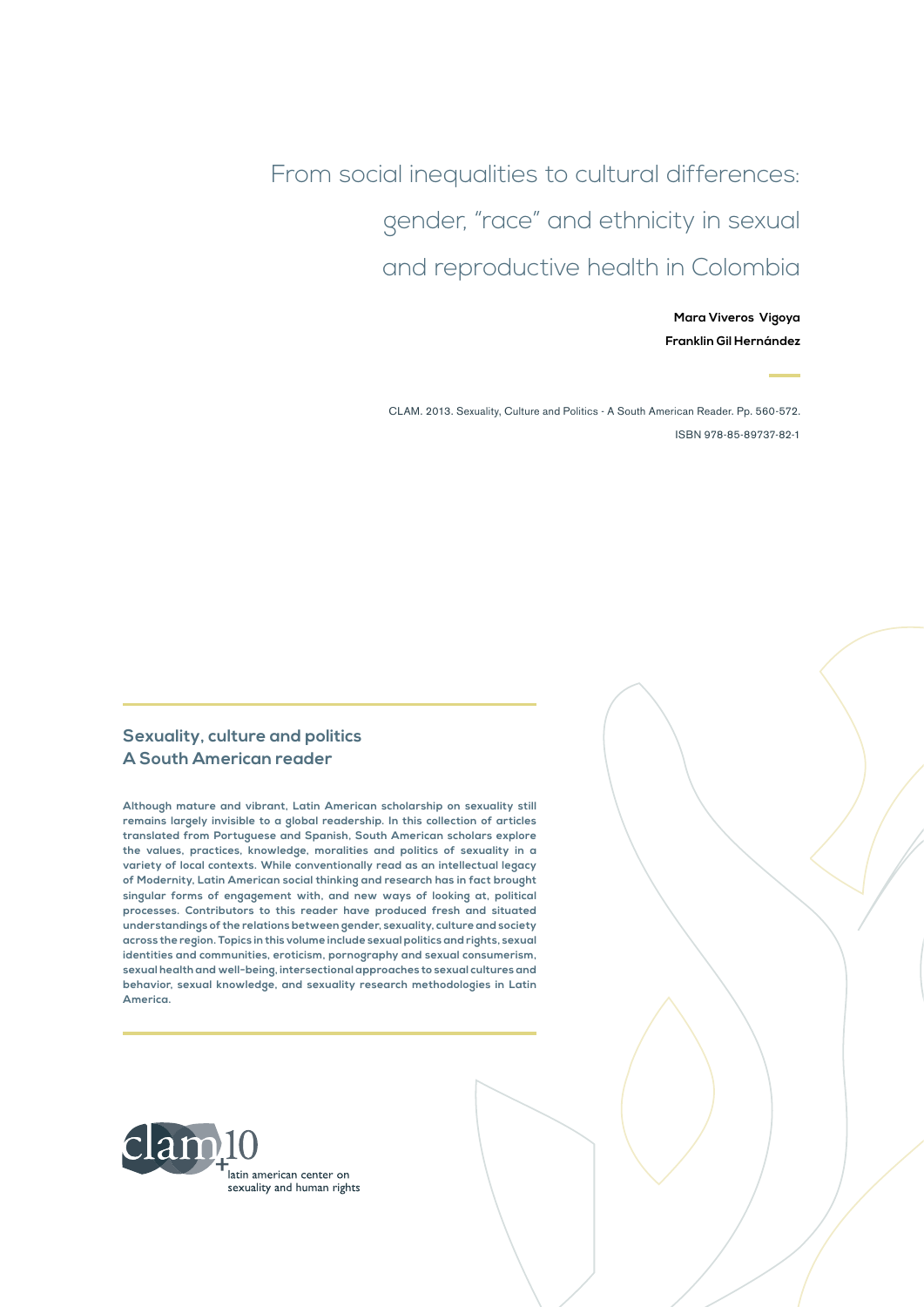From social inequalities to cultural differences: gender, "race" and ethnicity in sexual and reproductive health in Colombia\*

> **Mara Viveros Vigoya\*\* Franklin Gil Hernándezl\*\*\***

#### **Introduction**

In this article we reflect on transformations currently taking place in the field of Sexual and Reproductive Health (hereafter "SRH").<sup>1</sup> We will focus on the use of *gender* and *ethnicity* as analytical categories within institutions providing SRH services. This is offered as a contribution to the reflection on medical knowledge, bio-politics and sexuality. SRH discourse, at the crossroads of medical anthropology, gender theory and new theoretical developments in the field of sexuality, $2$  is one main source of authority and legitimacy for contemporary definitions of what sexuality is and should be. This discourse is closely related to public health interventions and the promotion of new sexual attitudes and behaviors.

Gender and ethnicity were not chosen by chance to speak about the implementation of SRH policies in institutions where this kind of services is provided. Both categories have been articulated by international and local government agencies for the design of public policy and applied programmes. Although the inclusion of these categories represents an important achievement, it is necessary to reflect on how they have been adopted and on the actual effects of their articulation. While both categories have been included in the aforementioned programmes, they have been articulated in diverse ways and as a consequence of equally diverse historical processes. For instance, gender influenced the very origin of the concept of SRH, as related result of feminist lobbying at international agencies (Viveros, 2003), but the concept of ethnicity has only recently been incorporated into debates on SRH, and reflects the

<sup>\*</sup> Translated from Spanish by Sigifredo Leal. Originally published as: VIVEROS, M & F. GIL. 2006. "De las desigualdades sociales a las diferencias culturales. Género, "raza" y etnicidad en la Salud Sexual y Reproductiva en Colombia". In: VIVEROS, M. (Ed.). *Saberes, culturas y derechos sexuales en Colombia*. Bogotá, Tercer Mundo. P. 87-108.

<sup>\*\*</sup> Departament of Anthropology, Universidad Nacional de Colombia.

<sup>\*\*\*</sup> School of Gender Studies, Universidad Nacional de Colombia.

<sup>&</sup>lt;sup>1</sup> Based on our research project "Qualitative evaluation of sexual and reproductive health programs on youth: gender, class, skin color and sexual orientation," carried out at the Center for Social Studies, National University of Colombia, with support from the Ford Foundation.

<sup>&</sup>lt;sup>2</sup> Such multiple origins constitute both a strength and a weakness, given the difficulty to articulate the internal problems and dynamics of each of those fields.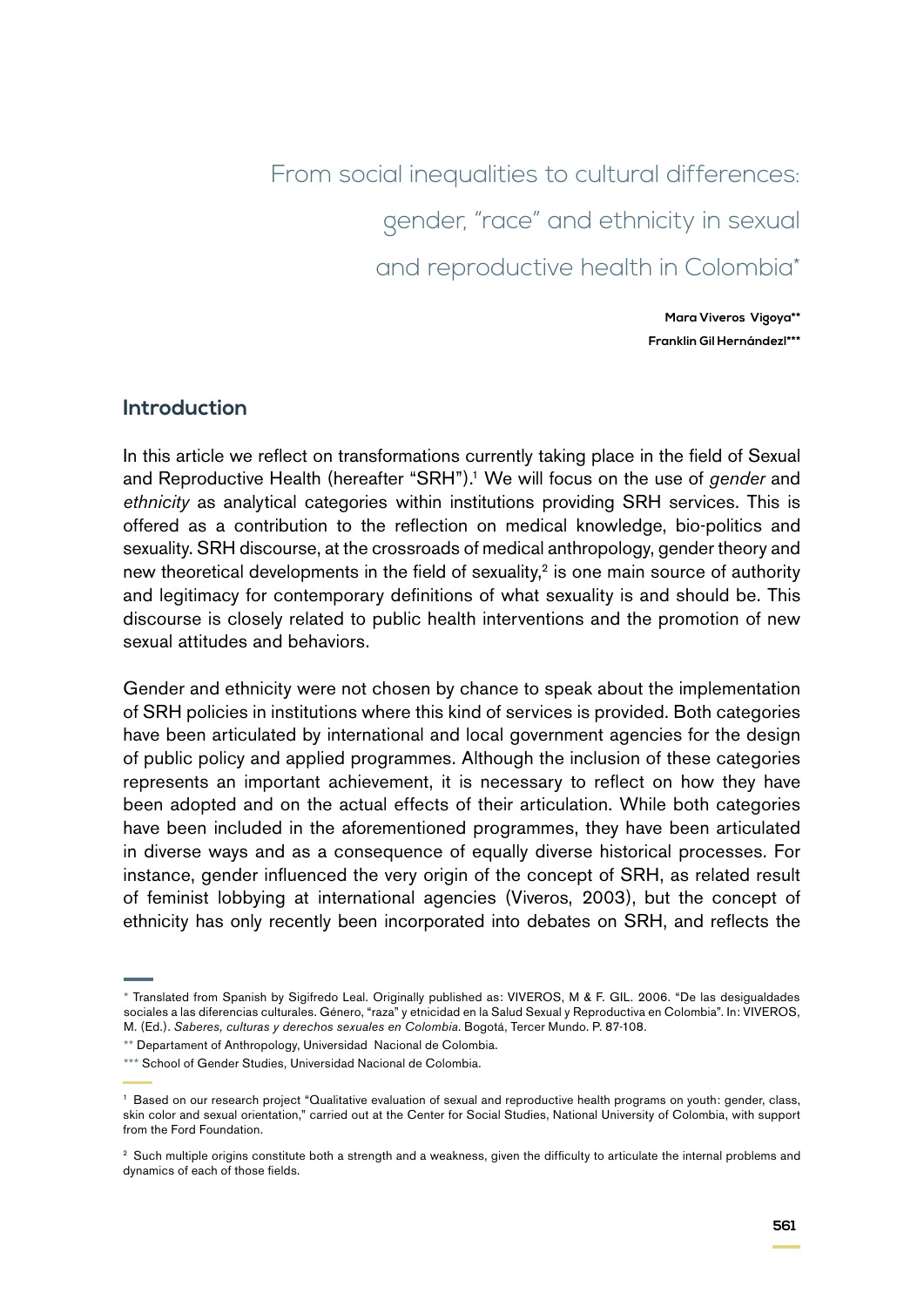privileged position allotted to cultural difference in the current context of globalization and multiculturalism (Cf. Kymlicka, 1995; Taylor, 1992).

Taking this into account, we want to understand how and in which conditions these categories are transformed and adapted under the influence of the institutionalization of SRH. This transformation and adaptation can become evident in different ways, either by visualising new social problems, as a practical, sometimes simplifying, application of theoretical categories, or as a mere rhetorical exercise. We also have to bear in mind the different lines along which this institutionalization takes place: from social movements to academia, from academia to funding agencies, from the funding agencies to academia, from social movements to funding agencies, and from them to the programmes, etc.

### **The institutionalization of Sexual and Reproductive Health**

The concept of SRH is closely tied to the feminist movement of the 1960s and 1970s, which uncovered the political character of sexuality and reproduction. In the area of health services, feminist struggles expressed the demand to universal access to contraception and abortion, both linked to women's claim to dispose of their own bodies. A defiant stance over these disputes brought forward the gender perspective on health socially and politically, bringing these issues from the private into the public realm, and making the body a site of political struggle. This motivated international organizations such as the World Health Organization by the end of the 1980s to take interest in health problems related to reproduction and sexuality issues (Scavone, 1999; Viveros, 2003) .

The coinage of the concept of SRH followed from negotiations between feminist nongovernmental and international agencies. Since the beginning of preparatory debates for the International Conference on Population and Development (Cairo, 1994) contradictions between the implicit bases of population and demographic control and the ideals of autonomy and liberty expressed in feminist claims became quite clear (Scavone, 1999). One of the most important results of those negotiations was the institutionalization of the concept, with various effects. On the one hand, the problems of reproductive health received public attention and the object of a greater engagement by non-governmental organizations, therefore becoming visible and better known among the general public. On the other hand, the investment of feminist women on the subject received international recognition and, for the first time, alliances between feminist, non-governmental organizations and international agencies became possible.

While for the most part in southern countries the concept of SRH was adopted in response to authoritarian politics of demographic control, it did not eliminate the political risk of imposing reproductive models that are alien to women's interests, particularly among dominated ethnic and racial groups. The institutionalization of the concept of SRH by international agencies and family planning associations unexpectedly introduced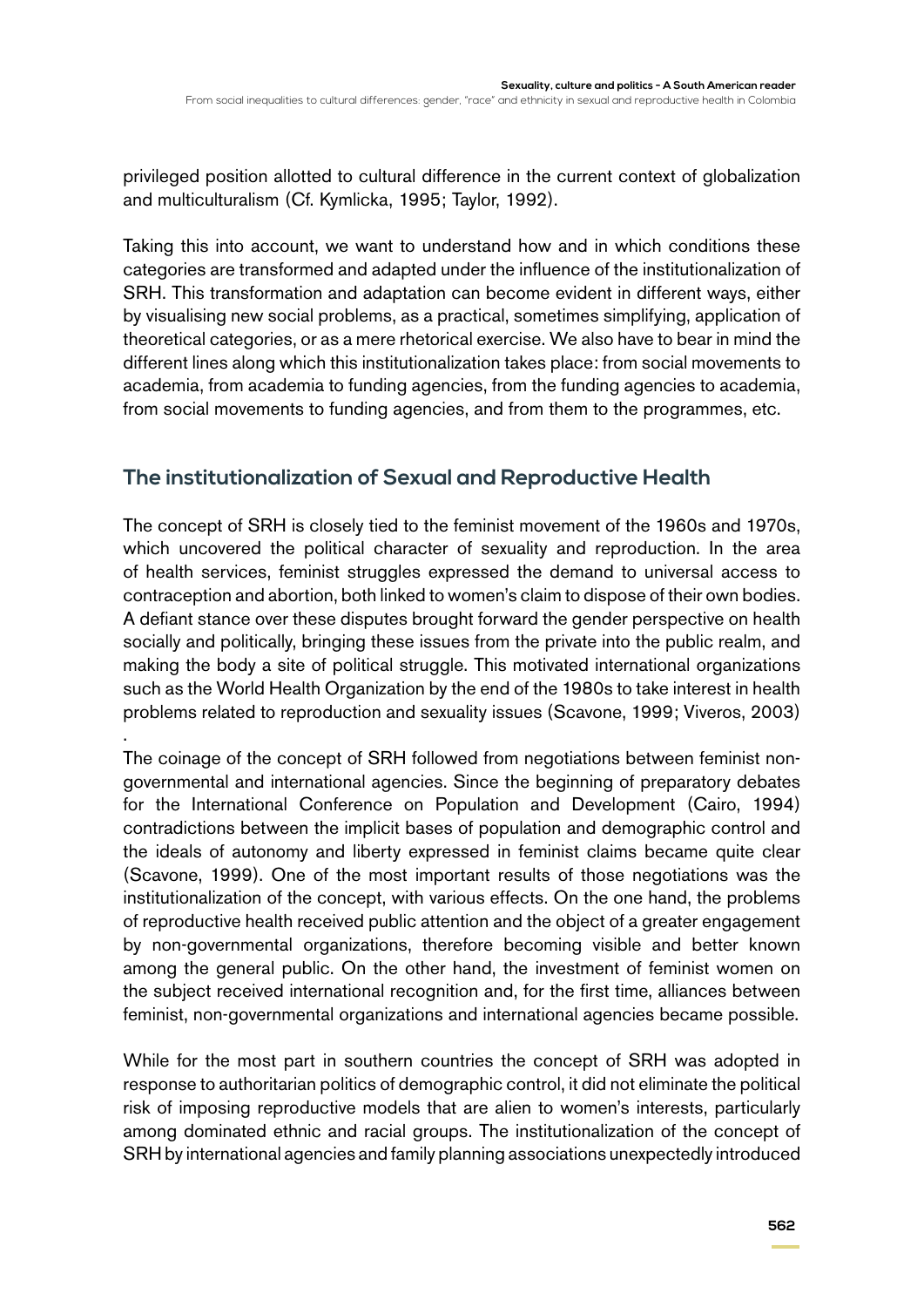of a new rhetoric and vocabulary to the traditional subject of population control and old demographic politics and practices.

In the course of developing the concept of SRH, new perspectives on issues of reproduction emerged, breaking with the exclusivity of bio-determinist explications. These introduced a regard for autonomy and liberty among the subjects involved in reproductive events. In short, subjective, political, economic, social and cultural aspects emerged which up to then had been hidden by the medical approach to reproduction. This concept became a tool to argue that anatomy need not women's fate any longer (Beauvoir, 1989), nor was maternity a biological fatality. Issues of reproduction were to be understood as the result of gender relations.

### **Gender in Sexual and Reproductive Health**

The role assigned to gender relations in SRH as a critique of the association between women and reproduction, with its negative consequences on women's health and their rol in the family, did not maintain its initial strength.

Despite the fact that the gender perspective was one of the most recurrently mentioned issues in SRH policies and programmes, there was no agreement about its meaning. Sometimes gender is used as a socio-demographic variable, instead of a crosscutting concept in social relations. The concept is often used to refer to a list of differences between men and women, to generate differential attention for each group. A less common use is to conceive gender as an element of hierarchical order. This latter approach would put more emphasis on sexual and reproductive rights and generate actions that transform hierarchies and their effects on medical practices, the ways populations are characterized, and how sexuality, prevention and risk are being thought. Gender constructions determine attitudes and behaviours that involve specific morbidity and mortality risks, as well as differences in the use and access to SRH services.

On a macro-social scale, the sexual division of labour in institutions impacts the way family and social funds necessary to maintain SRH are assigned on the individual level according to the sex, as well as on the differential access to health services and social security. Furthermore, medical discourse and reproductive technologies have harmfully prioritized interventions on women's bodies, assigning techno-medical practices a central role in the reproduction of masculine domination (Viveros, 2003).

Regardless whether the category of gender is pertinent for a given population, it should be conceived as a relational category, as it initially was. Service providers and practitioners (medical practitioners, nurses, psychologists, social workers, etc.) are also gendered subjects, affected by gender prejudice, conceptions and attitudes. Although in certain programmes the hierarchical effects of gender on the social context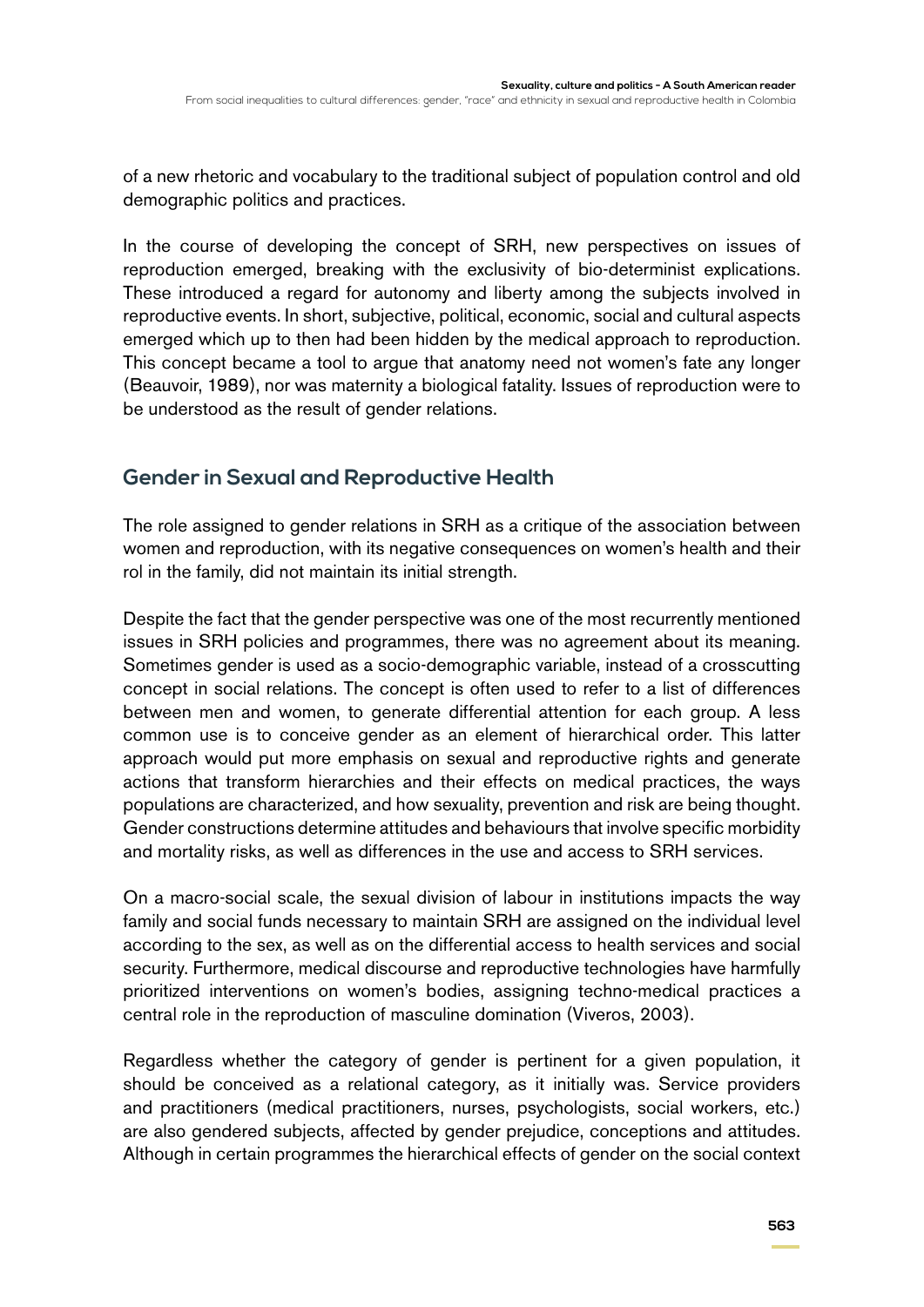of the affected subjects is being criticised, the operation of this category operates in the working sphere of these programmes, i.e. in career paths, daily treatment, the ways women are required to present themselves, etc., is seldom considered.

In short, a rigorous assumption of a gender perspective implies understanding its repercussion on social inequalities and committing to the transformation of the practices that enforce and reproduce old or new models of domination.

# **Ethnicity and "race" in Sexual and Reproductive Health**

Before addressing the inclusion of ethnicity and "race" in SRH, a few precisions should be made. First, it should be recognized that ethnicity defines gender relations and places them on a broader social dynamic. Second, there are common elements in the ways these two categories work, in particular because natural, sexual and phenotypical features have been used as sources to explain social relations of dominance, power and exploitation based on gender and ethnicity. Finally, the social and constructed character of categories of gender and ethnicity does not acquit them of material effects.

We can hold that inclusion of ethnicity in the debates about SRH is associated to the feminist denunciation of social inequalities between countries of the Northern and the Southern Hemispheres; to the increased difficulties experienced by women who are the object of ethnic categorization in the Southern Hemisphere, and to access to reproductive health services and reliable information on contraception. Furthermore, such inclusion is related to the identification of cultural differences as obstacles to implementing health programmes.

Regarding today's multicultural and at the same time racialised framework of ethnic relations, as product of Latin America's colonial history, one should note that the notion of "ethnicity" has often replaced that of "race". Such substitution is related to the assumption that the term "race" perpetuates racism, or to the fact that its history is seen as politically incorrect (Wade, 1993). Despite the importance of maintaining a distinction between "race" and ethnicity, it is also necessary to point out that racial and ethnic identification overlap both analytically as in practice. Both refer to the transmission of features through generations, to phenotypical aspects and location in a cultural geography (Wade, 1993).

At least three direct links between SRH, ethnicity, and "race," can be tracked in Latin-American history. The first refers to health conditions in the strict sense of the term, and the remarkable inequalities identified in quality of life indexes of the black and indigenous populations with respect to the rest of national populations. The second refers to the relationship between therapeutical knowledge among the different ethnic groups, on the one hand, and Modern European medical knowledge on the other. The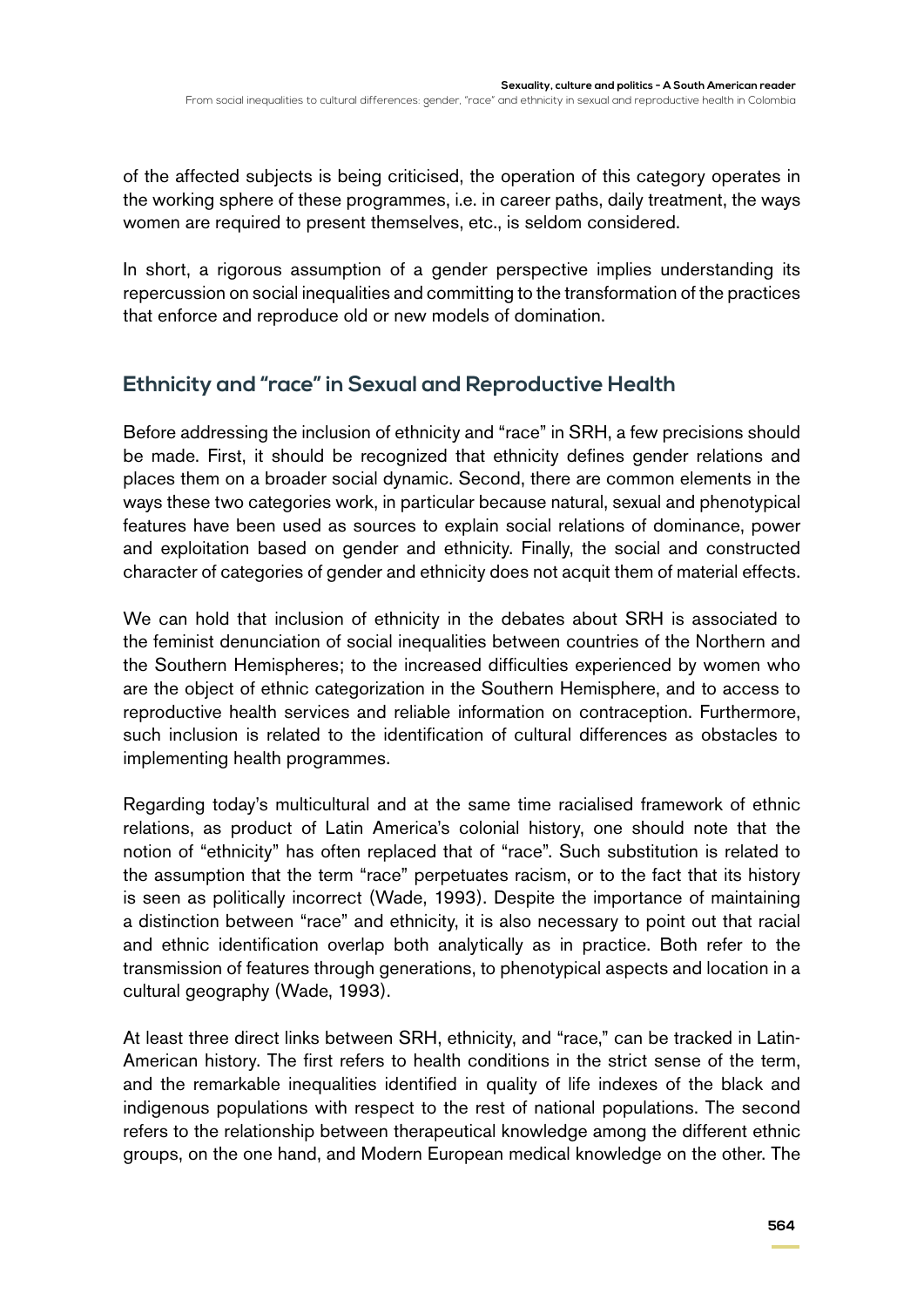third alludes to the relation medical institutions maintain with the groups subject to ethnic categorization. These three links show that ethnicity and "race" incorporate elements such as social capital, geographic location, beliefs, traditions, and the exercise of civil rights that impinge on each social group's access to sexual and reproductive well-being or their chances to fall ill (Viveros, 2003).

From the time of colonization and throughout the colonial period, the reproduction and health conditions of the indigenous and enslaved black peoples were seriously affected. They were the victims of epidemics introduced by Europeans—to which they their immune systems were defenceless—, and of severe living and working conditions. This led to an important demographic decline and a series of stigmatization processes. The features of the Amerindian and African populations and their descent were constructed as the negative of those supposedly characterizing the Spanish *conquistadores.* That stigma caused severe representational effects which are very much present today: the former peoples have been represented as lazy, savage, superstitious, libidinous, and unable to overcome poverty. Independence and the emergence of new nation states did not bring much change to the living conditions and social position of these groups. The multicultural and pluri-ethnic realities of Latin-American nations continued to be, for many years, subject to homogenizing social policies and programmes (including matters of of health), lead by a civilizing will, intended to "redeem" the people from those ills (Bonfil, 1989).

It was only since the mid-20th Century the indigenous peoples, and more recently the social movements of Afro-Americans, started to claim-aside from their demands for land rights, linguistic and cultural recognition, and political autonomy-social rights including equal access to health services which should be available to all citizens. Moreover, the precarious professional insertion of indigenous peoples and Afro-Americans in the process of economic modernization did not allow them to benefit from health services provided by Social Security systems. In short, the stain of extreme economical, juridical and social marginalization, political and military domination, slavery and subjection of groups descending from indigenous and African ethnic groups did not vanish with the social reforms brought by independence and the ensuing processes of democratization even less with capitalist economic development. On the contrary, the internationalization of the economy consolidated these groups' health deficit, conditions of inequality, and exclusion from access to information and health services, including SRH.

The contemporary recognition of the pertinence of an ethnic perspective (sometimes adopted unreflectively) motivates actions in medical care and health promotion. Those are often conducted adopting differentialist approach, missing the historic configuration of differences into inequalities. Hence difference is mainly addressed as a cultural obstacle, part of the "nature" of these "populations".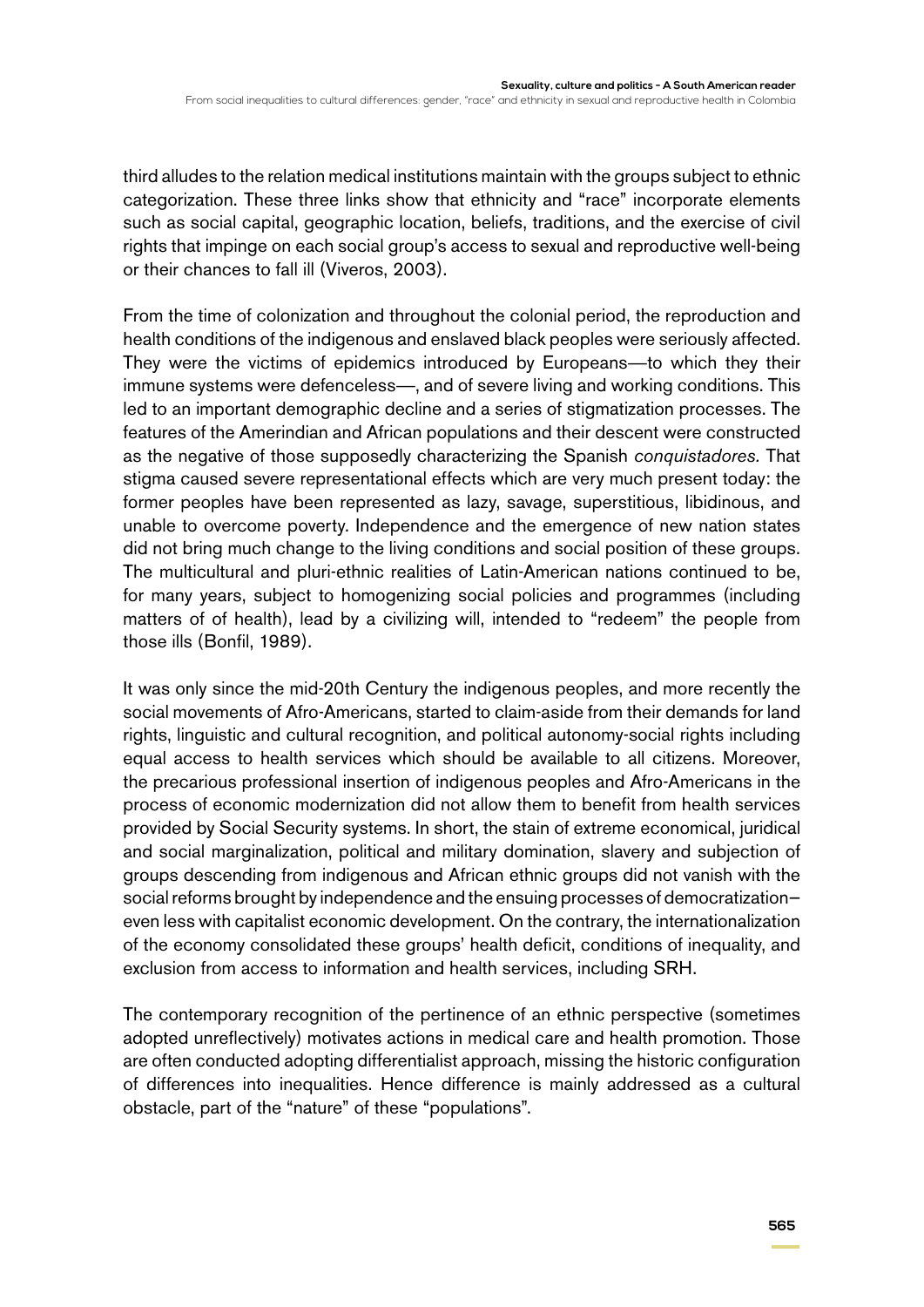Finally, let us consider medical knowledge a cultural practice. Public health has also functioned as a normative system that in Latin America was associated to the vast undertaking that meant the acculturation of the indigenous and African populations. Likewise, programmes to fight major endemic diseases have always been associated to practices of inferiorization and subjugation of those populations, i.e. the constitution of specific political relations within which the European society exercised its power through the imposition of its medical knowledge and sanitary controls (Fassin, 2001).

Taking into account the imposition of a legitimate definition of divisions and visions of the social world is one way to explain why a majority of medical practitioners still maintains the view that among diverse indigenous and black groups subjected to racialisation, health conditions are the effect of problems related to "education" (understood as formal schooling). That is why certain approaches continue to rely on the assumption that the gender, sexual and reproductive relations of these groups are known beforehand, and why they are treated as phenomena without history.

# **Including differences in a nation-wide campaign**

In this section is a case study of one nation-wide campaign by an SRH nongovernmental organization (NGO) to promote condom use among women in Colombia. The campaigned targeted women in a variety of settings—urban, rural, indigenous, and black—and encouraged them to question prejudice regarding the women who use condoms. With a strong media component (television, radio, posters), the campaign is an example of how gender and ethno-racial differences have been addressed when marketing sexual and reproductive health services—particularly in the media—within the multicultural milieu currently dominant in the country. Two officials involved refer the campaign like this:

> The goal of the campaign is that all women, of all colours, all races and all ways of life say that they are ready to carry it [a condom] with them. (Interview with official  $# 5$ ) The idea is that all of us women can carry a condom and that this does not mean that they are going to make a bad pass at us, or that we are forward. And that not only... ah... let's say... the black race, but **all women, black,** *mestiza,* **that all can say "I carry a condom".** (Interview with official #4, our emphasis)

The campaign included outreach work with rural women in Boyacá, indigenous Wayúu women and some women from the larger cities of the country. The posters show photos of different women. The first series featured a black woman (a professional model), and a well known young white-*mestiza* woman from a popular teen TV show. The posters for the second series were not yet available at the time this article went to press. What strikes as evident is that a health campaign of these characteristics can only be created in a context where cultural difference is proclaimed as a value in itself.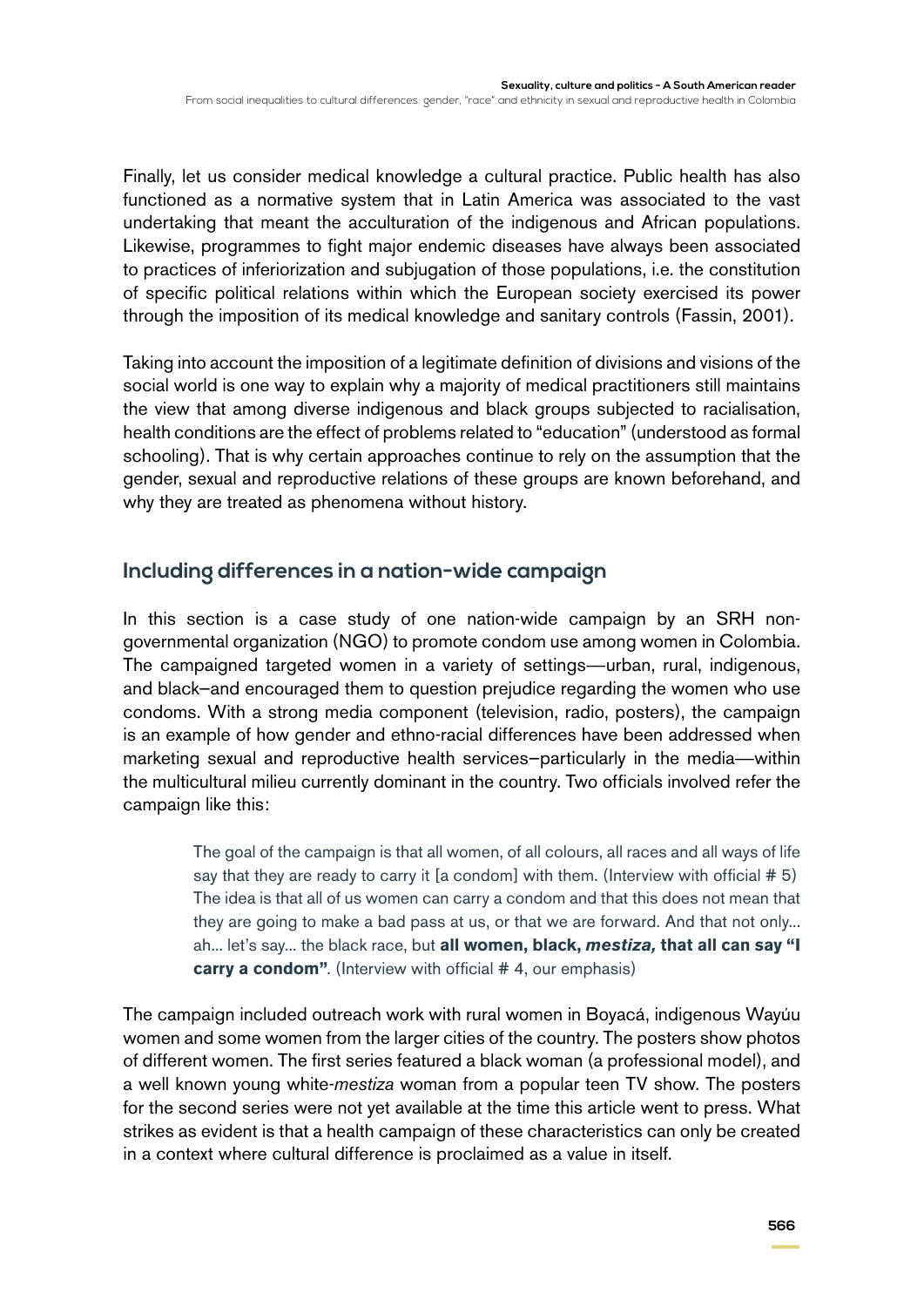It should be stressed that this campaign and the whole work that organization has been developing are part of a very valuable investment on SRH in Colombia. They reflect an effort to use alternative languages and practices, and incorporate the multicultural framework derived from the constitutional process of 1991. Regardless its problems, it is an important achievement in the construction of inclusive citizenship.

The basic idea of reach out to all women *of all colours, forms and sizes,* besides expressing an intercultural meeting point, is a marketing and social intervention strategy. As a strategy, it incorporates a discourse on difference in order to install a series of uniform behaviours through a language that has been culturally adapted to diverse women. Its first goal is to achieve identification with the women in the images, but it shall be them, the women marked by difference, the ones who talk to their *peers.* The relatively widespread method of peer education in SRH interventions is applied. In synthesis, while the campaign's point of departure is the inclusion of diversity, in particular cultural diversity, its goal is to homogenize this diversity through a unique proposal, namely, carry a condom.

# **"A woman, just a woman"**

Although to a lesser extent today, it is still surprising that the opening image of an advertising campaign shows a young black woman. The *mise-en-scène* is also novel, even more so for health campaigns in Colombia. Although the model is represented with an ethnic attribute (dreadlocks): she is placed in an unusual urban, modern setting, lacking typical attributes like drums, palm trees, sun, poverty, hunger, traditionally used to represent black people in Colombia.

When we asked officials why a black woman was chosen for the campaign, they highlighted that it was indifferent who they chose, since it was meant to represent Colombian women in general. Such indifference seems paradoxical, given that the goal of the campaign was to show different *types* of women—indigenous, rural, urban, and black—proclaiming the same message: "I carrying a condom". Thus, the selection of a black woman to express diversity, however difficult to explain, is not random. As Zenaida Osorio (2001) pointed out when writing about school manuals, the presence of black women in advertising is aimed at highlighting differences and, by the same token, equality.

One official made the following remark, regarding unanticipated associations propitiated by the campaign:

> When we started the campaign with the poster [...], one person [at the speaker's institution], a manager, said to me: 'it's all very well, because of the AIDS of the blacks [*porque el SIDA de los negros*], it's obvious, it's their thing, so let them have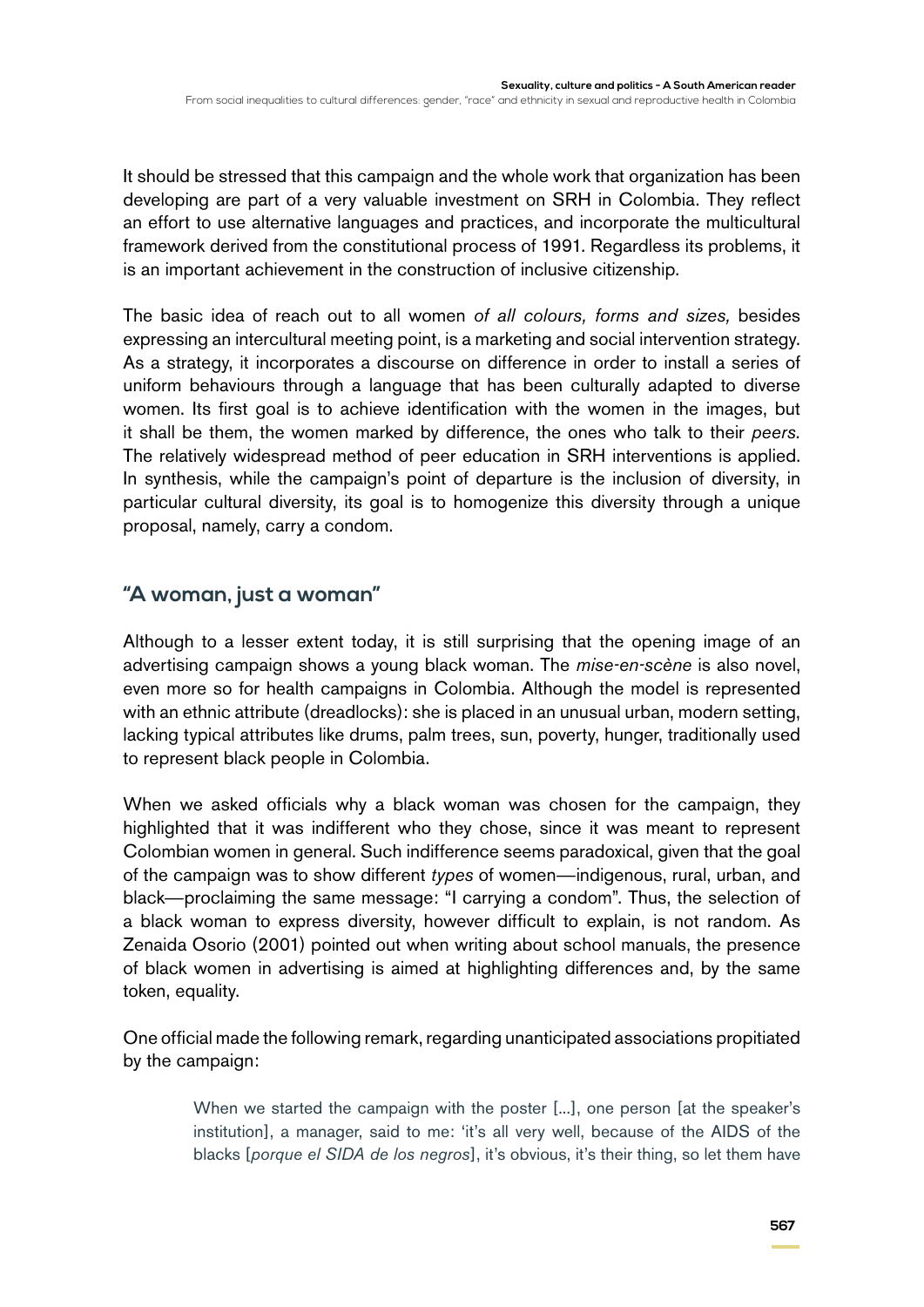it'. Well, one of our managers said that to me, so then we thought about it. It had never been our intention to link black women to AIDS, promiscuity to black women, or protection and black women, but she as a symbol for women. **It did not matter that she was black**. Moreover, when we chose the photo [...] we had, 12 women, more or less, 12 pictures of different women, and the photo was chosen by a focal group, one of those you have to make decisions about ad campaigns. It wasn't like "this is a charming woman, we like her, so let's have her'. We selected 12 photos, of 12 different women, and people liked it. (Interview with official # 5, our emphasis)

We stress that the campaign caused multiple reactions, due to the polysemic nature of ad campaigns. There is no single way to decode the messages and to read advertising discourses, for the story "seems" what the reader attributes to the poster. In other words, each viewer participates actively in the creation of the narration (May, 1997). Some reactions included, often coexisting in one same recipient:

- A positive assessment of the change in representation.
- Lack of identification. Some recipients did not feel addressed, given that there are not that many black women in Bogotá.
- Criticism of the campaign for being inadequate to male taste. Some recipients said that the message was not adequate for publicity, because the woman shown "*is not the type of woman men like*", as one interviewee claimes.
- Conformity with the content. According to one interviewee, "*it is among blacks that condom use has to be promoted, because they are the most affected by AIDS*".

One answer, quoted in full, is telling:

*What does the poster provoke in you, what does it transmit?*

It makes me think about difference, that we have to understand that we are different. But I think that people do not identify, because the *mulata* girl in a video [...] I've seen youths laughing their heads off [...] but they do not really identify, because the girl is a minority, her race is not the majority here in Bogotá. It makes me think that we should break a bit with the white race girl idea. (Interview with official # 6)

The answers show that, regardless the inclusiveness promoted by the campaign, the message is being interpreted under a racial logic. This means that despite the will to show a "woman, just a woman", the model's phenotype prompts certain stereotypes, prejudiced, stigmatizing associations. Opinions show the connections usually made in the field of health between black people and HIV-AIDS, or between black people and sexual promiscuity, as well as the dissociation between being black and being beautiful. Some even dared assign a place of origin to the model on the poster, guessing that she would come from the department of Chocó, thus identifying her as someone "who is not from here," with whom the targeted audience would not identify.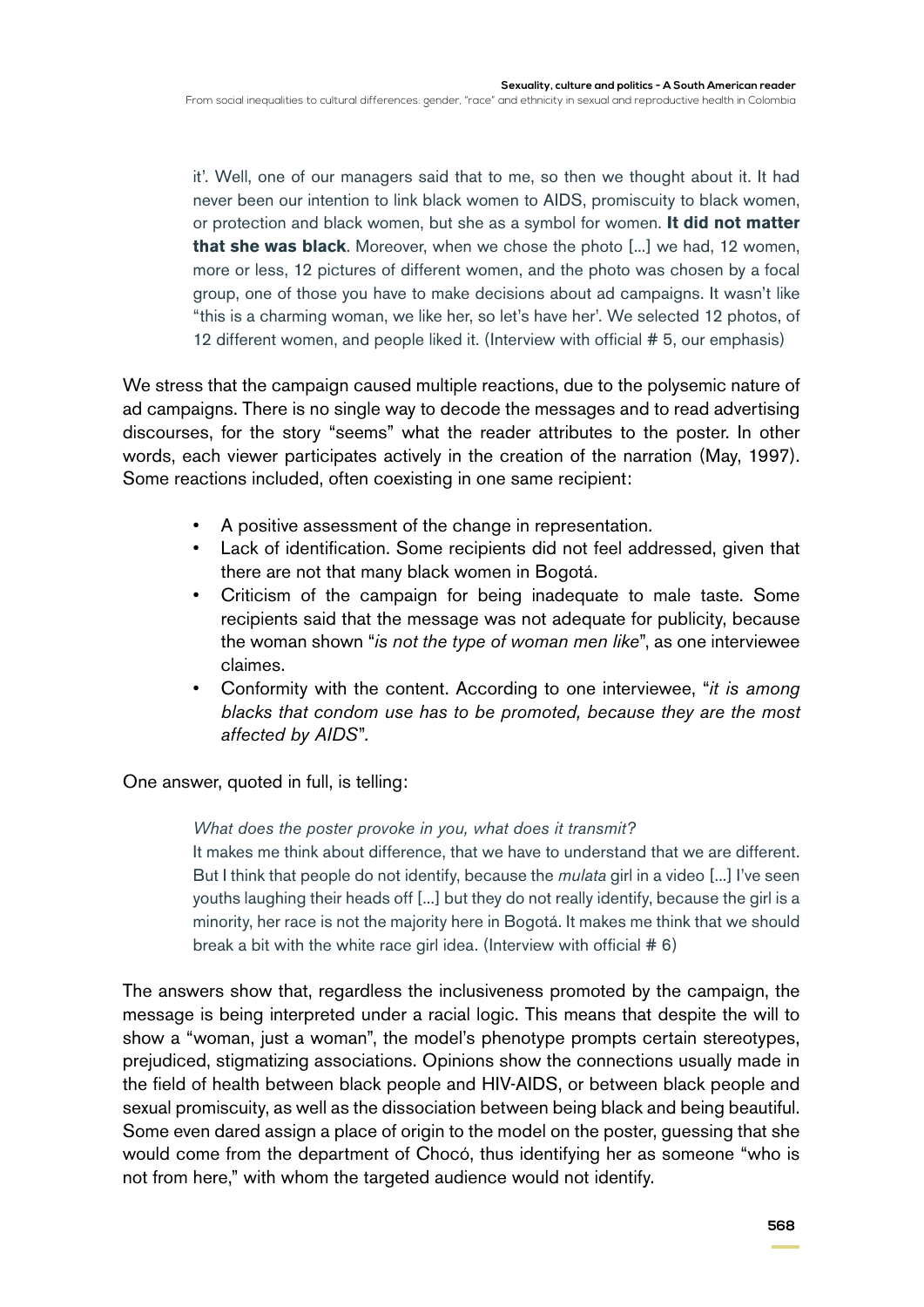In short, although the publicity discourse under examination sees differences as value-free attributes, the interpretations and readings it provoked evidence that the differences have value-laden connotations, build on hierarchies, and are grounded on social inequalities.

#### **Condom use: a women's issue?**

*What were the goals of the campaign?*

We basically wanted to start a process with the women. Have them learn to make decisions themselves, to negotiate, and understand that the condom element, although it is for the use by males, because there is not condom for women, is also their decision. So let them carry it too, have it on the, without feeling ashamed, learn how to use it. (Interview with official # 5)

The campaign was mainly aimed at *empowering***<sup>3</sup>** women to use the condom and, as one official said, "it is an aggressive campaign because it questions several prejudices about women carrying the condom". Reactions of SRH programme users can be grouped as follows, according to perceptions about its gender-related content: some young female users rated it positively, because it questions prejudices about women's sexuality (mainly passivity, lack of autonomy, and lack of initiative); to other young users it appeared aggressive and promoted promiscuity among women; a third group of young female users complained that the idea is not equitable because, as this is the only contraceptive method for men, "now women also have to carry it" (group interview # 2), adding another obligation for women in relation to contraception and health care.

The campaign's basic assumption is certainly important: to achieve the empowerment of women in sexuality and health related issues. However, the strategy proved weak at achieving this goal. Should men be the target of a campaign addressing the issue, to assume their role in SRH and to stop obstructing women's decision-making on contraception? It goes without saying how frequently women go behind their male partners' backs to insert a device or get surgery. In some way, the campaign perpetuates the obligatory roles assigned to women regarding education and health protection. Its weakness is that it continues to attribute to women a central role in contraceptive and reproductive decisions, playing down masculine participation in SRH. On the other hand, it should be noted that such decisions should only depend on the will of empowered women, but on the persistency of gender as a social structure that limits the exercise of their autonomy.

<sup>&</sup>lt;sup>3</sup> English in the original, as the Spanish equivalents do not cover the whole sense of the term originally coined within the feminist movement. It refers to political and pedagogical processes which aim at making persons traditionally in dominated positions exercise power, and generate claims (see León, 1997). (Authors' note)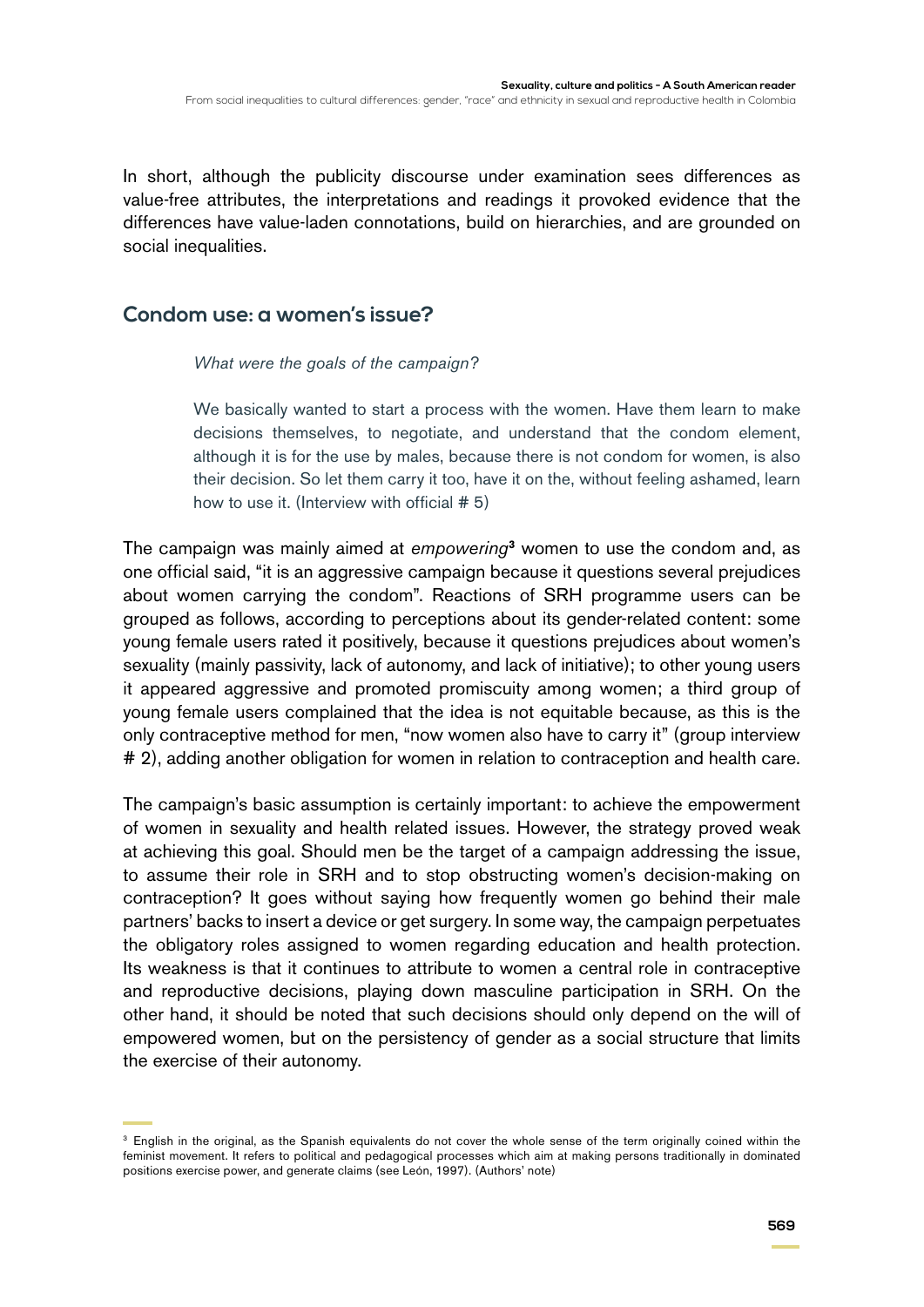It must also be stressed that the inclusion of men in SRH programmes does, *per se*, not indicate a gender perspective. In a certain way, men are already present in these programmes, as company to their partners during medical appointments or "taking them to planning". Their presence, though, has not been significant insofar as it has not contributed to achieve equality. The rise in men's use of SRH services (with women remaining the main users) does not constitute progress in itself either, as their main concern are problems of impotence or sexual performance. Their presence in SRH services does not indicate a greater involvement in practices aiming at the limitation of existing gender disparities in SRH issues, but is another proof of the perpetuation of gender roles in sexuality. A differentialist gender perspective is insufficient to counteract social inequalities produced by gender relations in the exercise of sexuality. While female access to health care and affirmative action in access to, and promotion of, SRH should be a fundamental issue in the public health agenda, it is necessary to promote real masculine participation in SRH programmes and activities.

#### **Conclusion**

Rather a comprehensive perspective on the use of gender and ethnicity categories by institutions offering SRH services, this article has explored the way in which these approaches have been incorporated into their practices and discourses.

In the first place, we have argued that the process of institutionalization of gender and SRH is an important achievement for the diffusion, knowledge and visibility of the main problems in the area, but not without certain risks. When they are mainstreamed, concepts may become oversimplified, and their political content neutralized. They may simply add to the political correctness required by international financing agencies, rather than lead to a serious reflection by the institutions offering the services.

Secondly, we have shown the pertinence of including an ethno-racial perspective into SRH programmes. We deem it necessary to make visible the social and the constructed character of ethnic categories, as well as their consequences for social relations of domination and power. Likewise, the social inequalities and stereotyped representations of sexuality they cause have to be analysed. It is fundamental to evaluate from this perspective the actions and theoretical and methodological frameworks at the background of interventions and the promotion of SRH in Colombia.

Third, we have shown how important it is to bear in mind the social context in which the categories of gender and ethnicity were introduced into the scope of SRH. This multiculturalist context introduces a particular way of understanding difference as a value in itself, and ignores the existing links between these differences and social inequalities. We additionally point out that the current exaltation of cultural difference has not protected certain groups against racialised practices which they are still subjected to.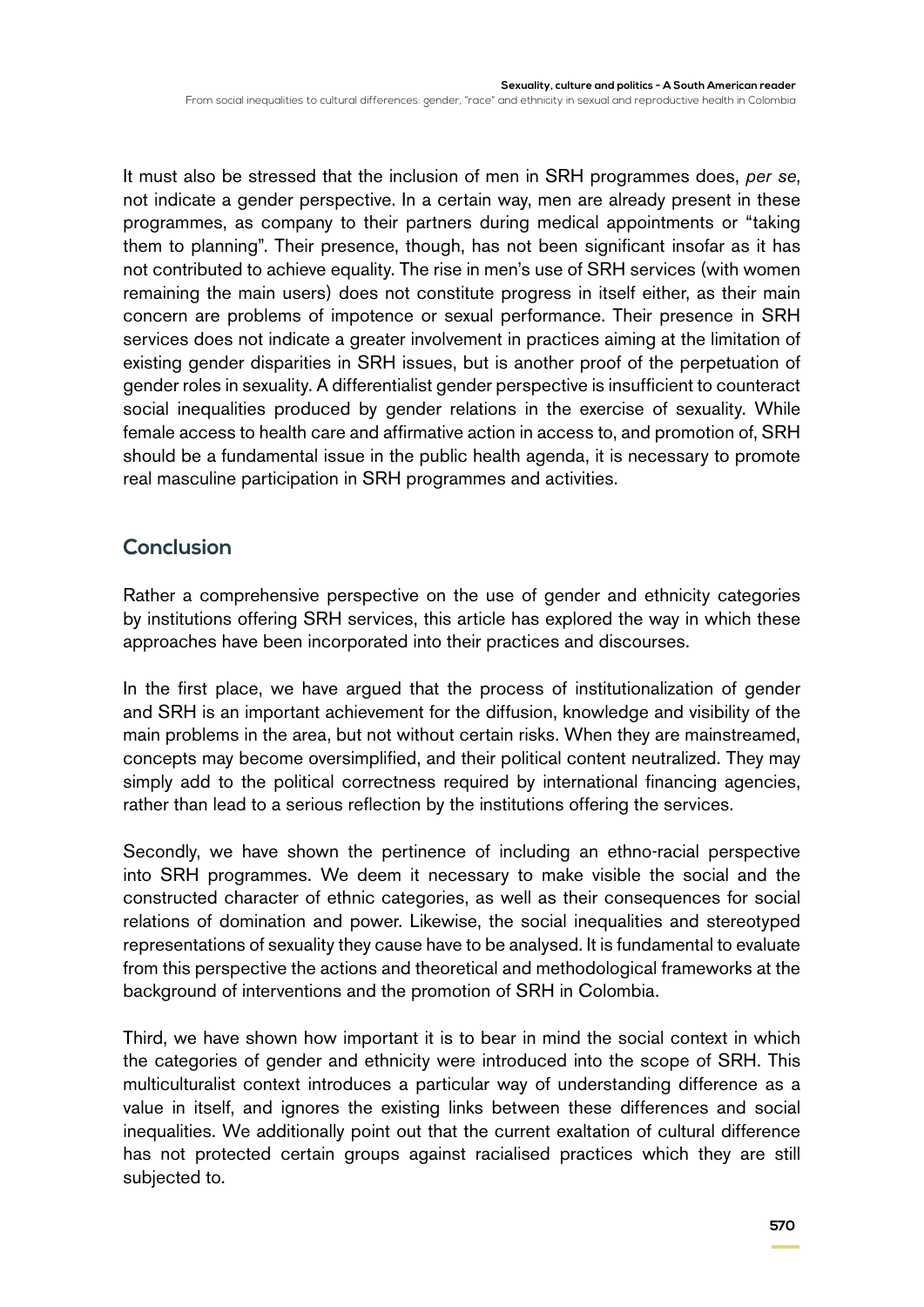Finally, we have examined the ambiguity which has characterized the treatment of gender and ethnic differences in the advertising approach to SRH services. Despite the valuable efforts by the institutions offering SRH services to broaden the working perspective in the intervention and promotion of health, the power of medical discourse on sexuality, and the prevalent market logic in health services, neutralizes many of those efforts and continues to permeate SRH practices in Colombia.